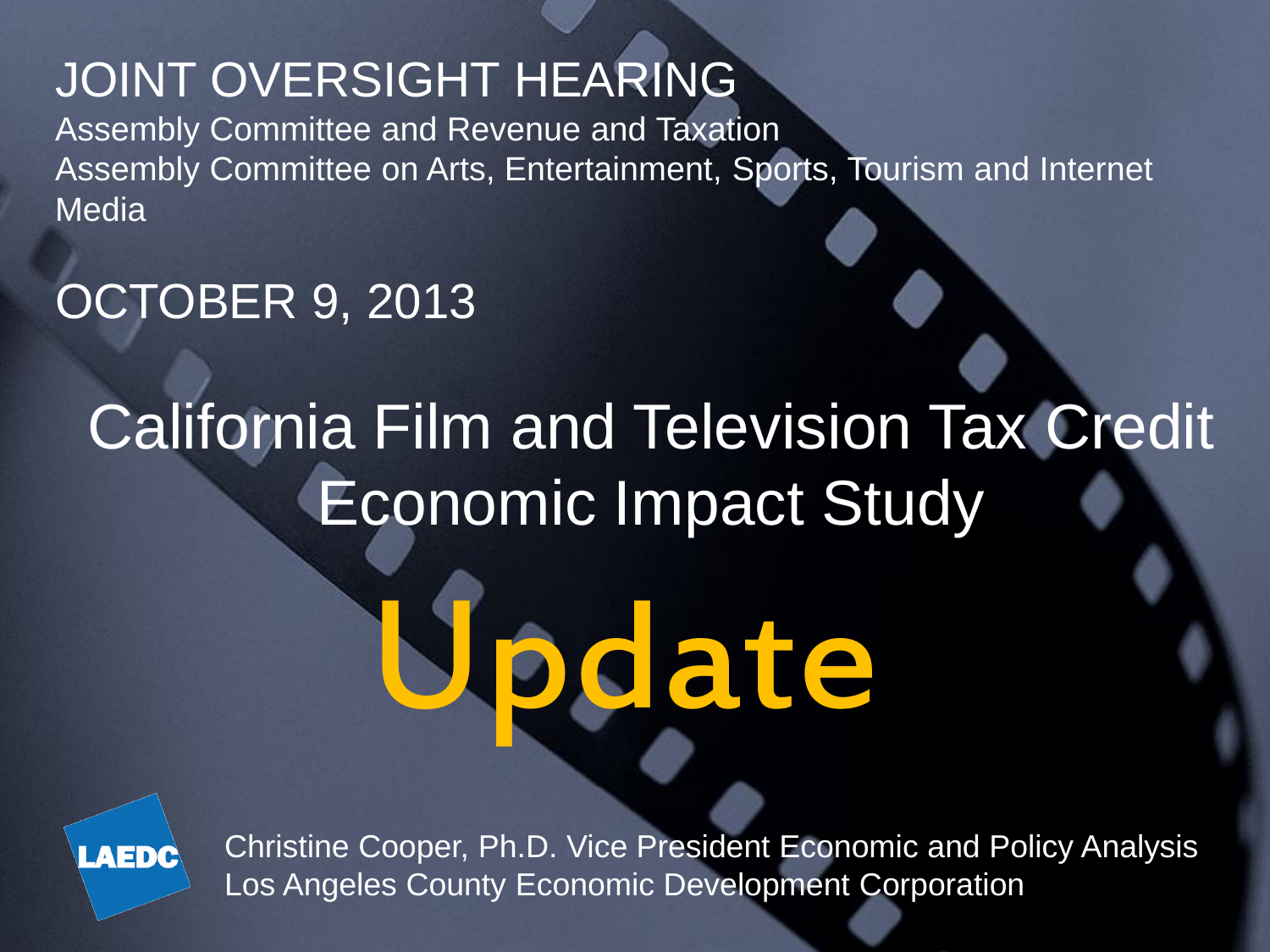### Film and Television Production



- Production is very lucrative and mobile
	- Cost considerations override most other factors in location decisions
- Competition from other states and nations is designed to induce the indigenous development of an industry cluster
	- Has been successful in luring away production

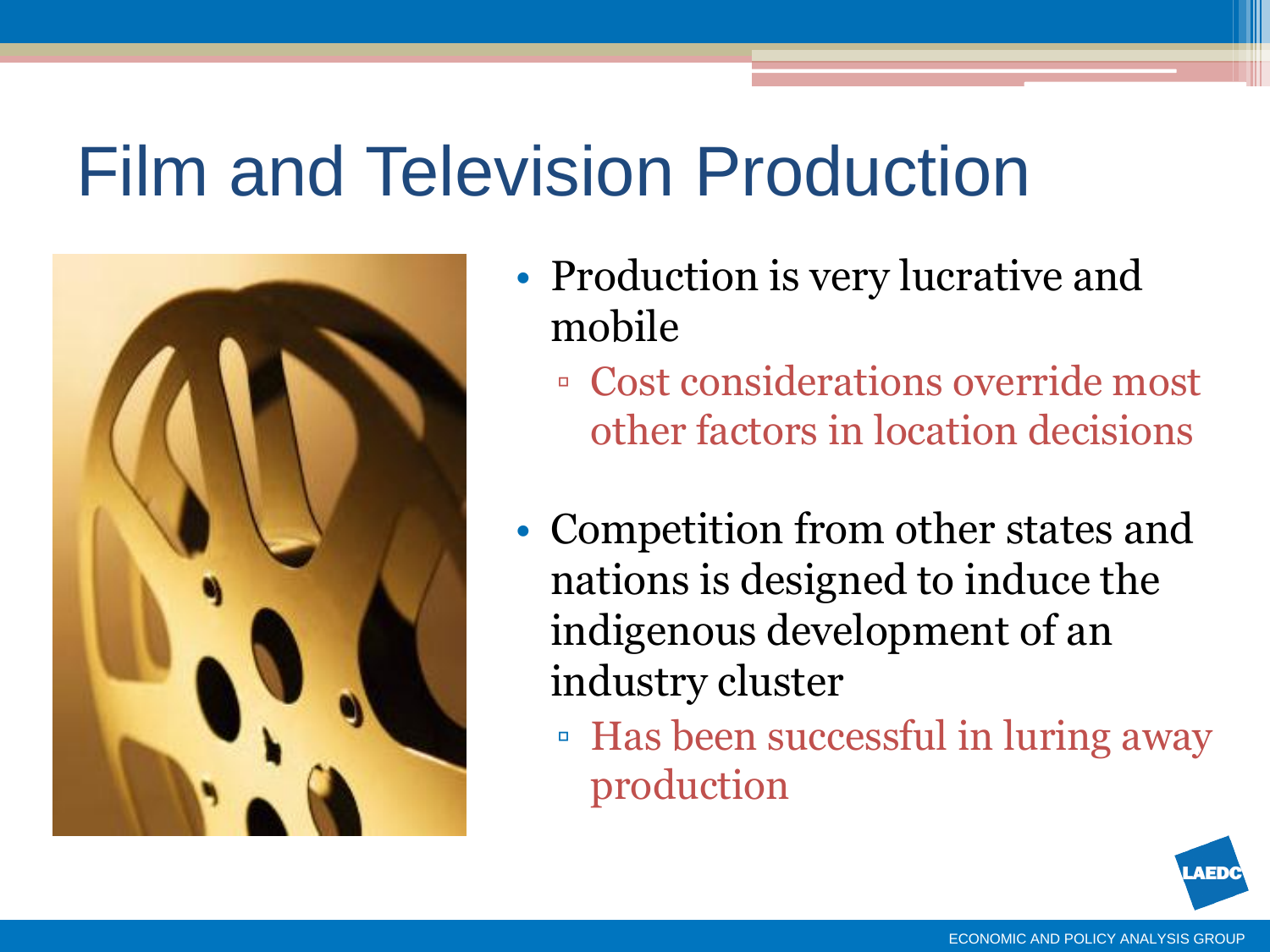# California Film Industry

![](_page_2_Picture_1.jpeg)

- CA accounts for 12 percent of US employment, but almost 40 percent of employment in this industry
- CA has a deep and well-established industry cluster
	- Almost 92 percent of the goods and services purchased by the industry are sourced within the state
	- It spent \$13 billion on goods and services in CA in 2011, and \$18 billion on wages and salaries

![](_page_2_Picture_6.jpeg)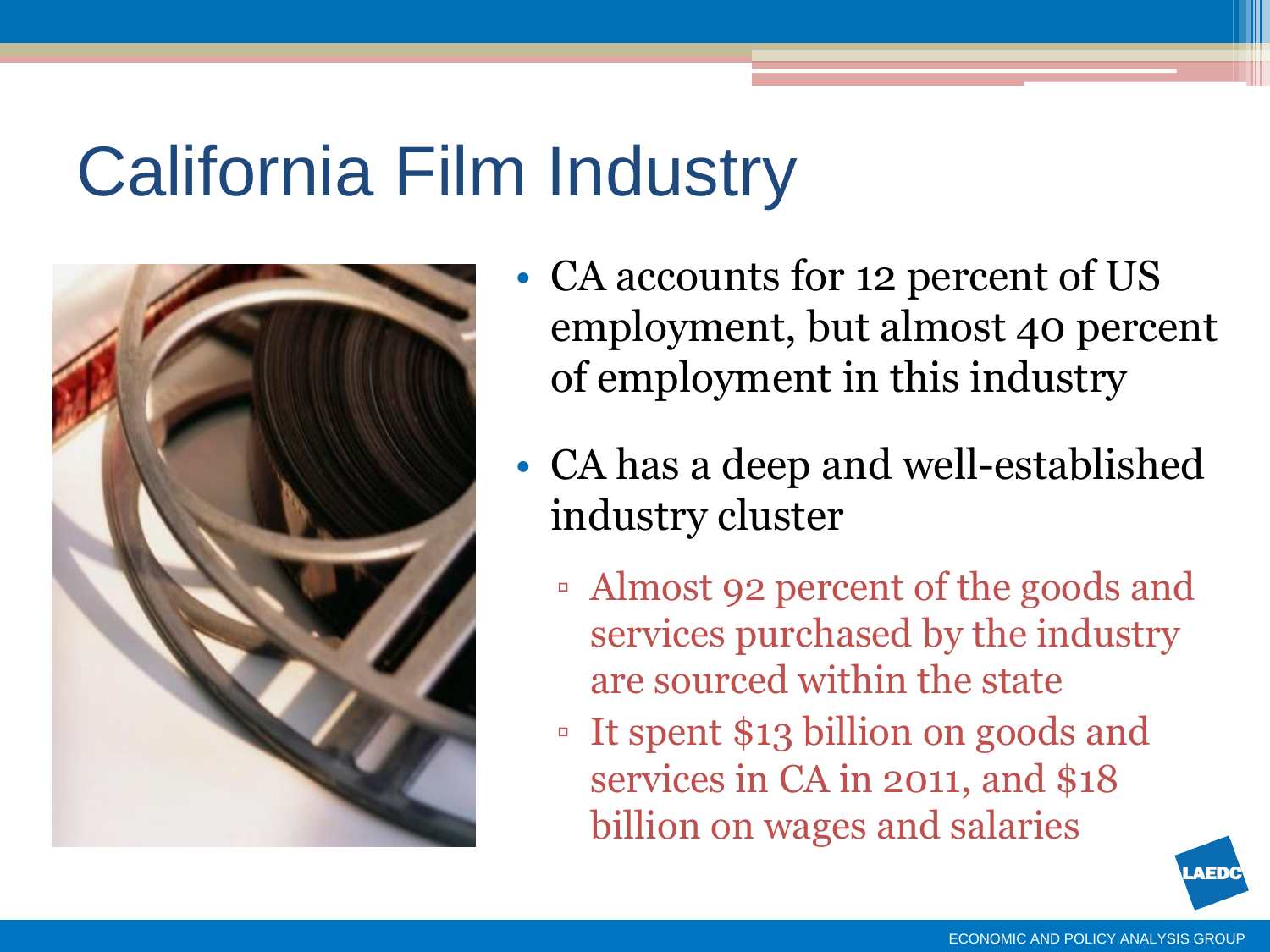# Tax Credit Programs

- In the face of budget realities, is this a program worth keeping?
- At what cost to the state?
- We expect CA to enjoy stronger impacts from its incentive program
	- CA economy is large
	- Industry is deep and comprehensive
	- Incentives are moderate
	- CA has a progressive income tax

![](_page_3_Picture_8.jpeg)

![](_page_3_Picture_9.jpeg)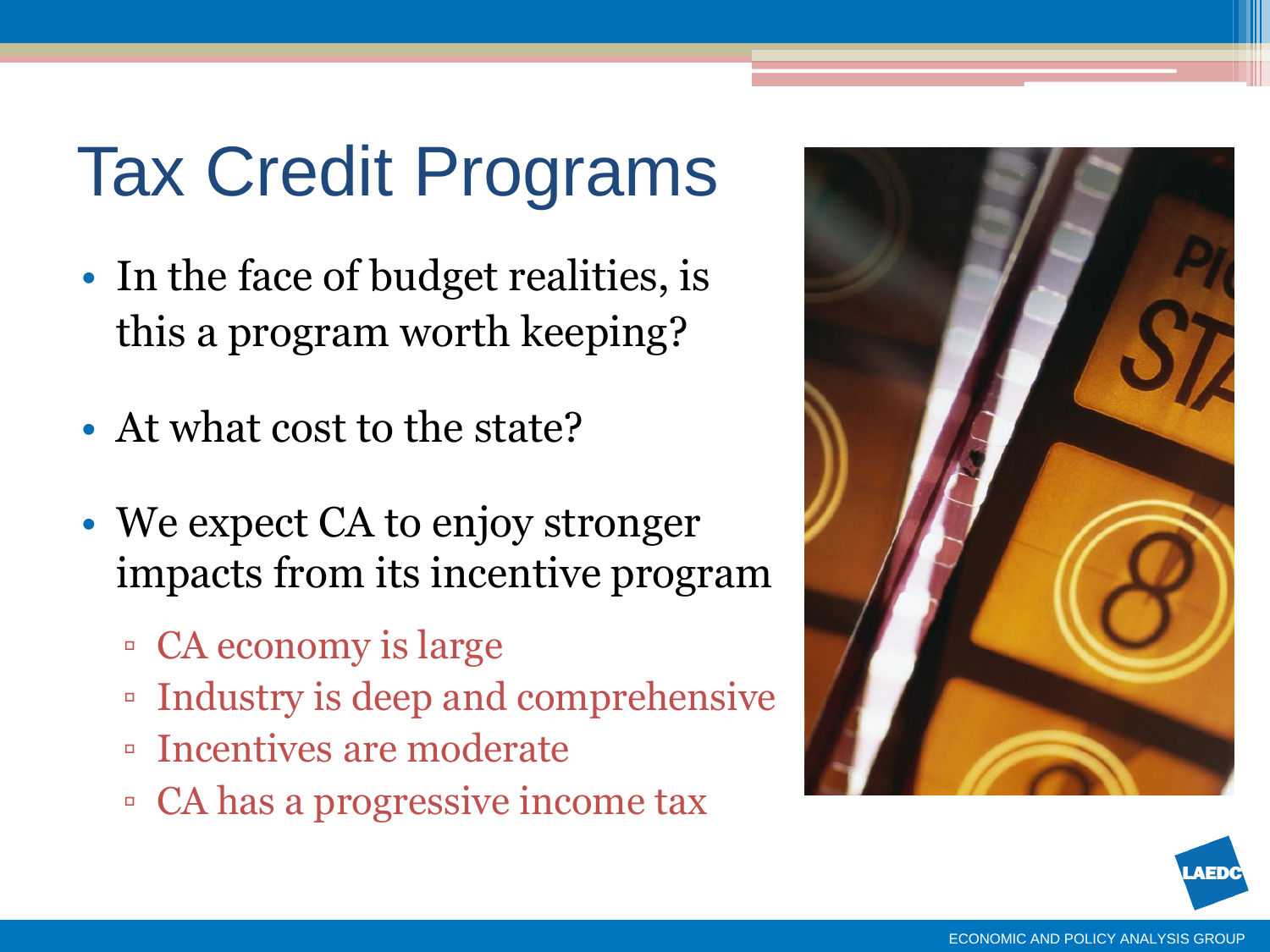# Outline of Our Approach

- Reviewed a sample of production budgets
- Estimated the economic and fiscal impact of these expenditures
	- Cost benefit analysis
- Ancillary production
- Other considerations
	- Network television series
	- Large budget productions
	- Film-related tourism

![](_page_4_Picture_9.jpeg)

![](_page_4_Picture_10.jpeg)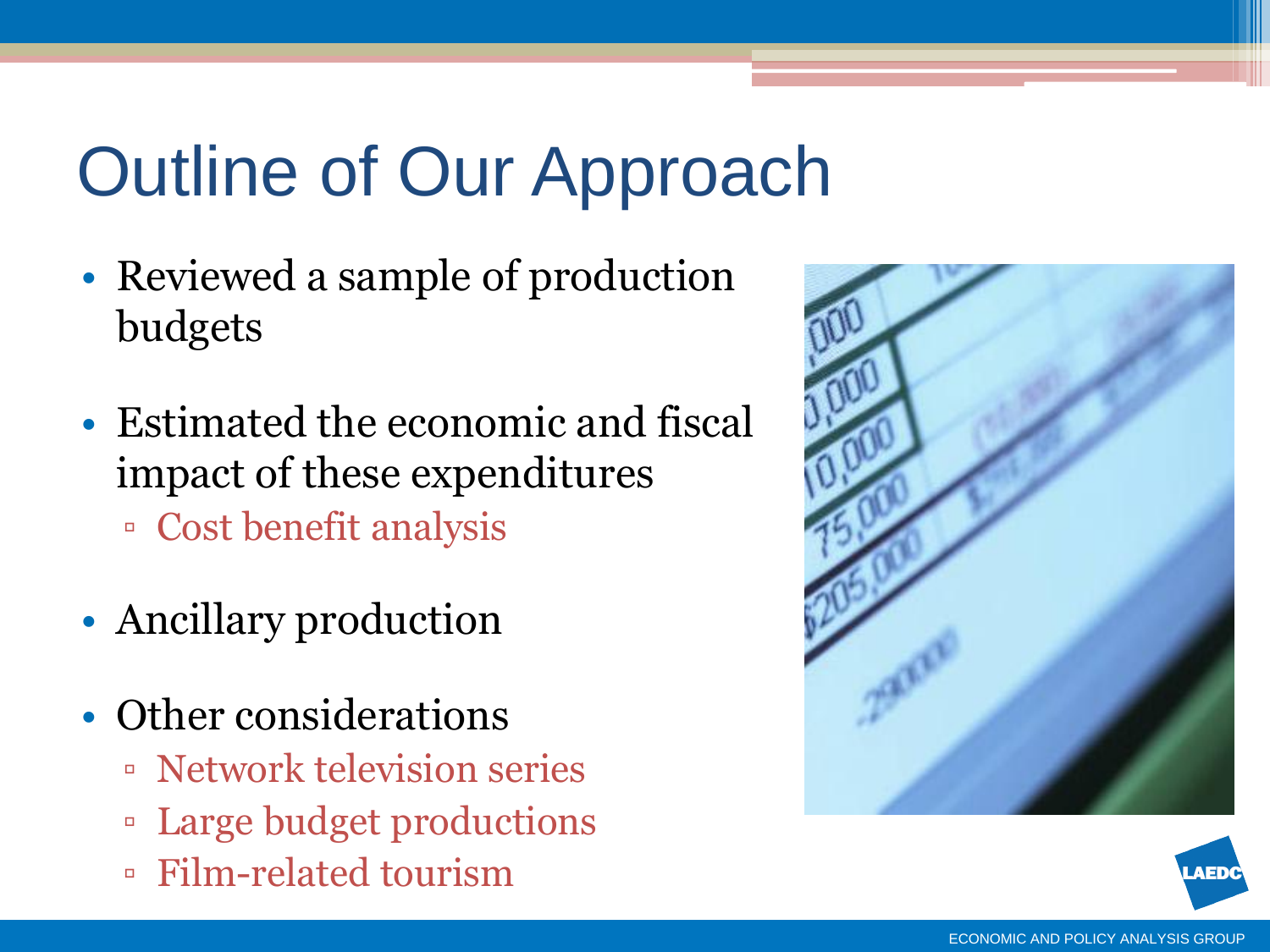### Approved Productions by Type (2009-10 and 2010-11)

| <b>Production Type</b>             | <b>Number</b><br><b>of</b><br><b>Projects</b> | <b>Qualifying</b><br><b>Expenditures</b><br>(millions) | <b>Credit</b><br><b>Allocation</b><br>(millions) | $%$ of<br><b>Total</b> |
|------------------------------------|-----------------------------------------------|--------------------------------------------------------|--------------------------------------------------|------------------------|
| Feature film                       | 34                                            | \$758.7                                                | \$152.0                                          | 76.5                   |
| Movie-of-the-week (MOW)            | 3                                             | 21.9                                                   | 4.5                                              | 2.2                    |
| New television series              | 6                                             | 96.9                                                   | 19.4                                             | 9.7                    |
| <b>Relocated television series</b> | 1                                             | 5.4                                                    | 1.3                                              | 0.7                    |
| Independent feature films          | 22                                            | 67.8                                                   | 16.7                                             | 8.4                    |
| Independent MOW                    | 11                                            | 19.7                                                   | 4.9                                              | 2.5                    |
| <b>Total</b>                       | 77                                            | \$970.3                                                | \$198.8                                          | 100.0                  |

Source: California Film Commission

LAED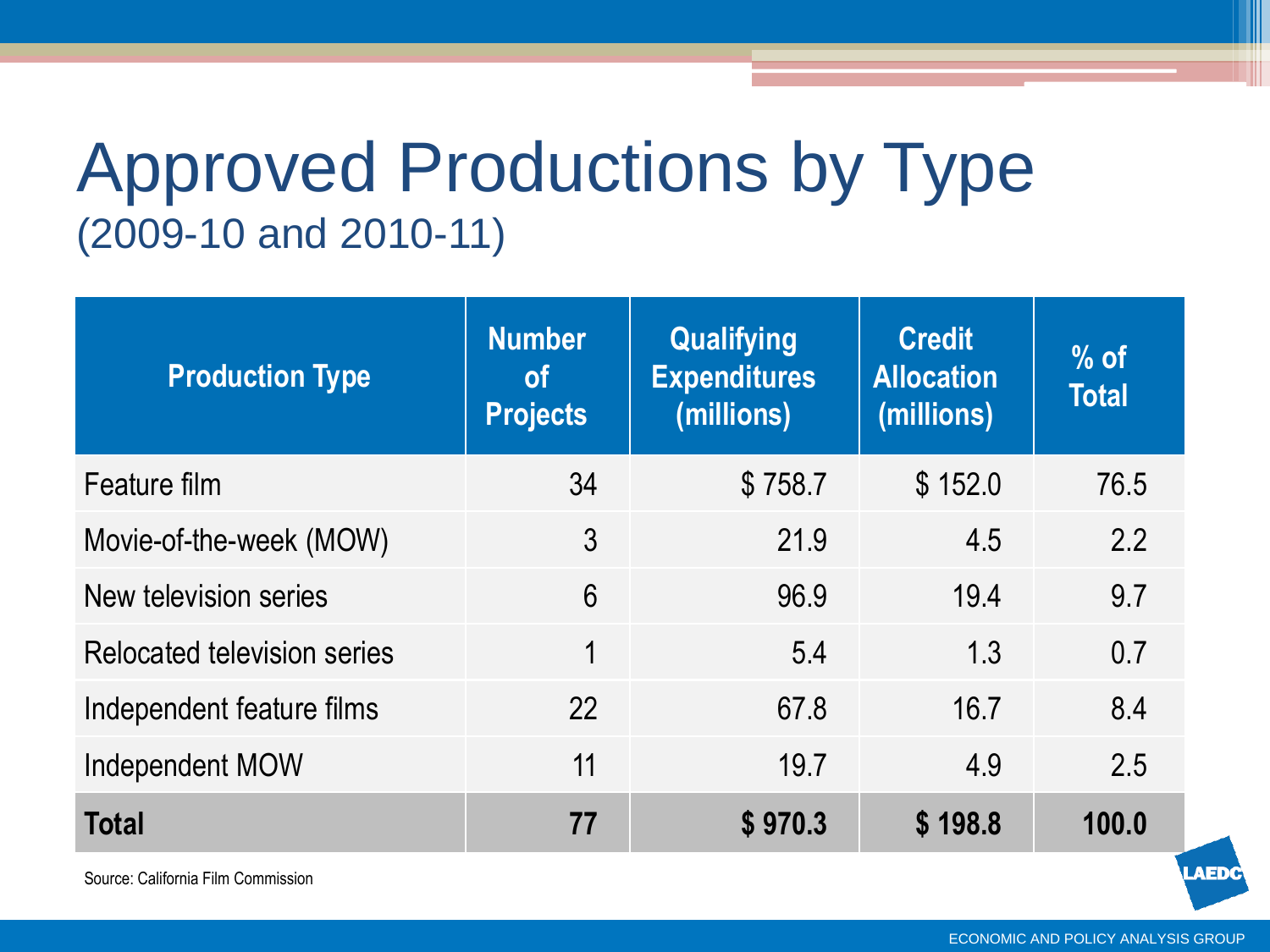![](_page_6_Picture_0.jpeg)

the program:

- 77 productions qualified
- Generated 20,000 jobs with \$1.4 billion in labor income
- For every \$1 tax credit allocated, at least \$1.13 in tax revenue will be returned to state and local governments

![](_page_6_Picture_5.jpeg)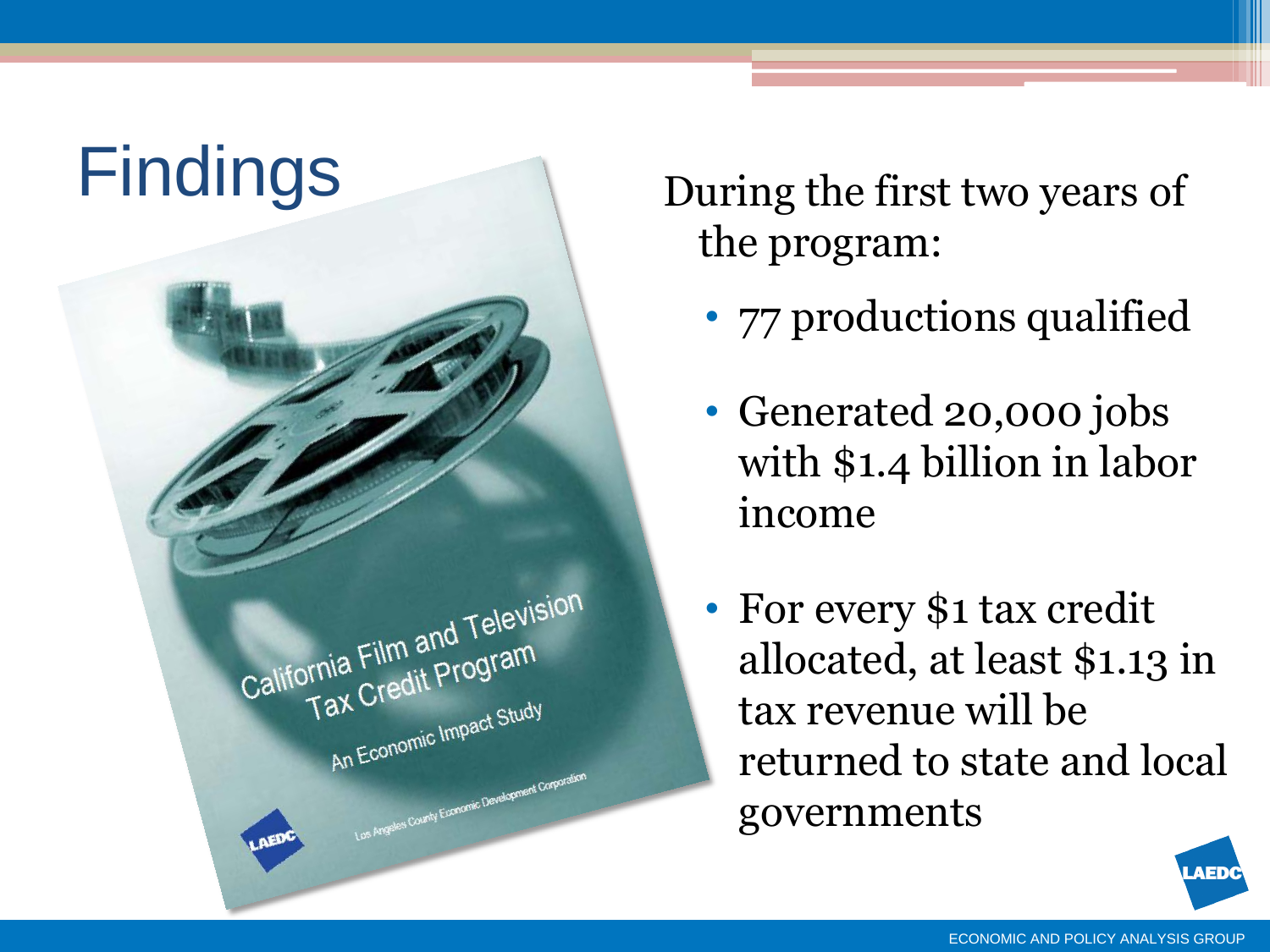# Other Impacts

- Ancillary production
	- Availability of talent, supplies and services tends to facilitate additional production activity coincident or related to main production
- Film-related tourism
	- Revenues in the accommodation industry reached \$18 billion (2011)
	- Tourism impacts are not included in our models, but are likely significant

![](_page_7_Picture_6.jpeg)

![](_page_7_Picture_7.jpeg)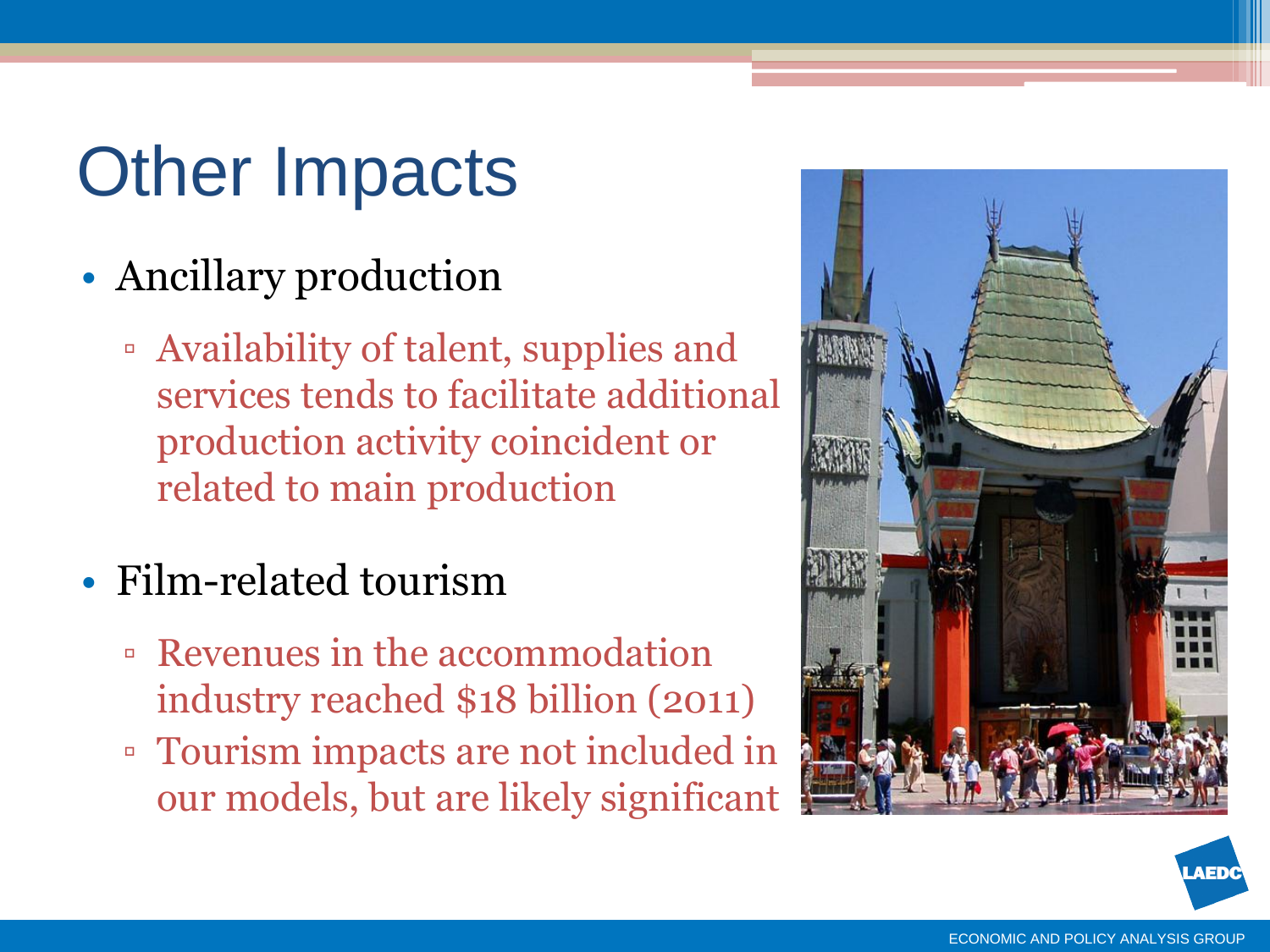# 2013 Preliminary Update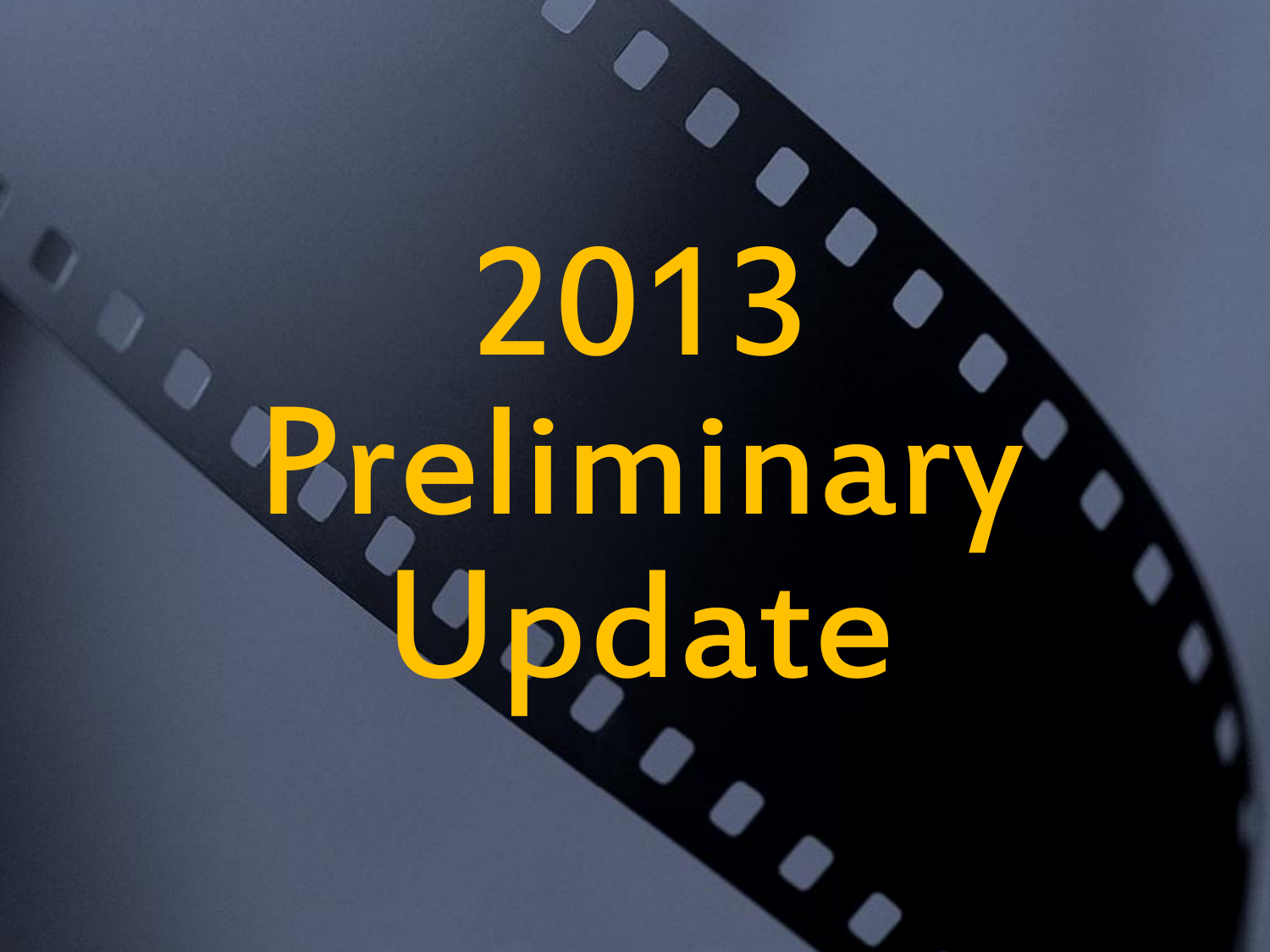# Tax Credit Program 2013

![](_page_9_Picture_1.jpeg)

As of July 2013:

- 128 projects have been closed
- Budgets have been audited
- We now know actual expenditures in California *(\$2.14 billion)*

![](_page_9_Picture_6.jpeg)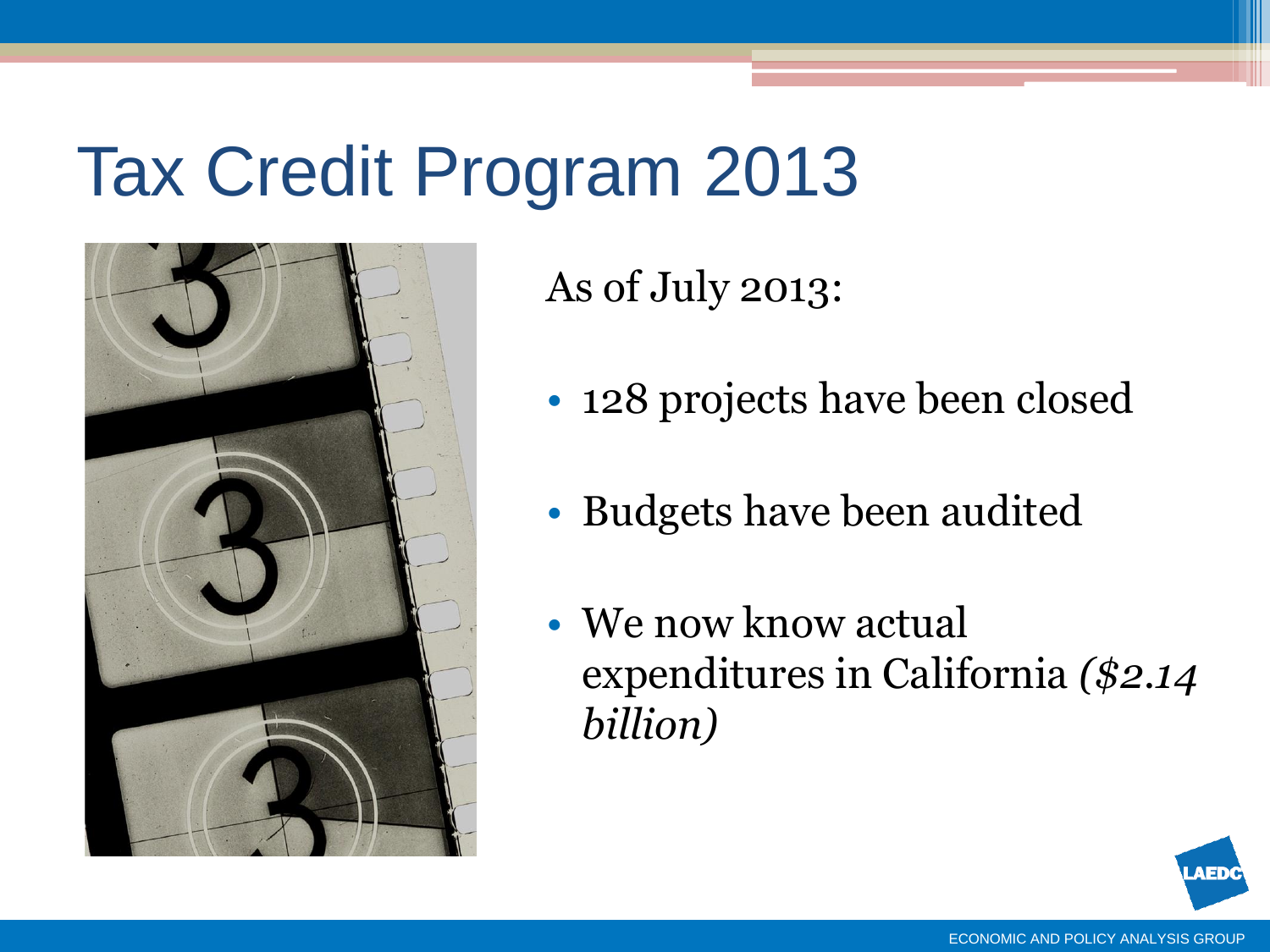### Approved Productions by Type (All Projects to Date)

| <b>Production Type</b>      | <b>Number</b><br><b>of</b><br><b>Projects</b> | <b>Qualifying</b><br><b>Expenditures</b><br>(millions) | <b>Credit</b><br><b>Allocation</b><br>(millions) | $%$ of<br><b>Total</b> |
|-----------------------------|-----------------------------------------------|--------------------------------------------------------|--------------------------------------------------|------------------------|
| Feature film                | 31                                            | \$670.6                                                | \$129.6                                          | 51.6                   |
| Movie-of-the-week (MOW)     | 1                                             | 15.4                                                   | 3.1                                              | 1.2                    |
| New television series       | 16                                            | 267.8                                                  | 50.8                                             | 20.2                   |
| Relocated television series | 5                                             | 67.9                                                   | 16.7                                             | 6.7                    |
| Independent feature films   | 44                                            | 177.3                                                  | 39.8                                             | 15.9                   |
| Independent MOW             | 31                                            | 46.4                                                   | 11.0                                             | 4.4                    |
| <b>Total</b>                | 128                                           | \$1,245.3                                              | \$251.1                                          | 100.0                  |

Source: California Film Commission

LAED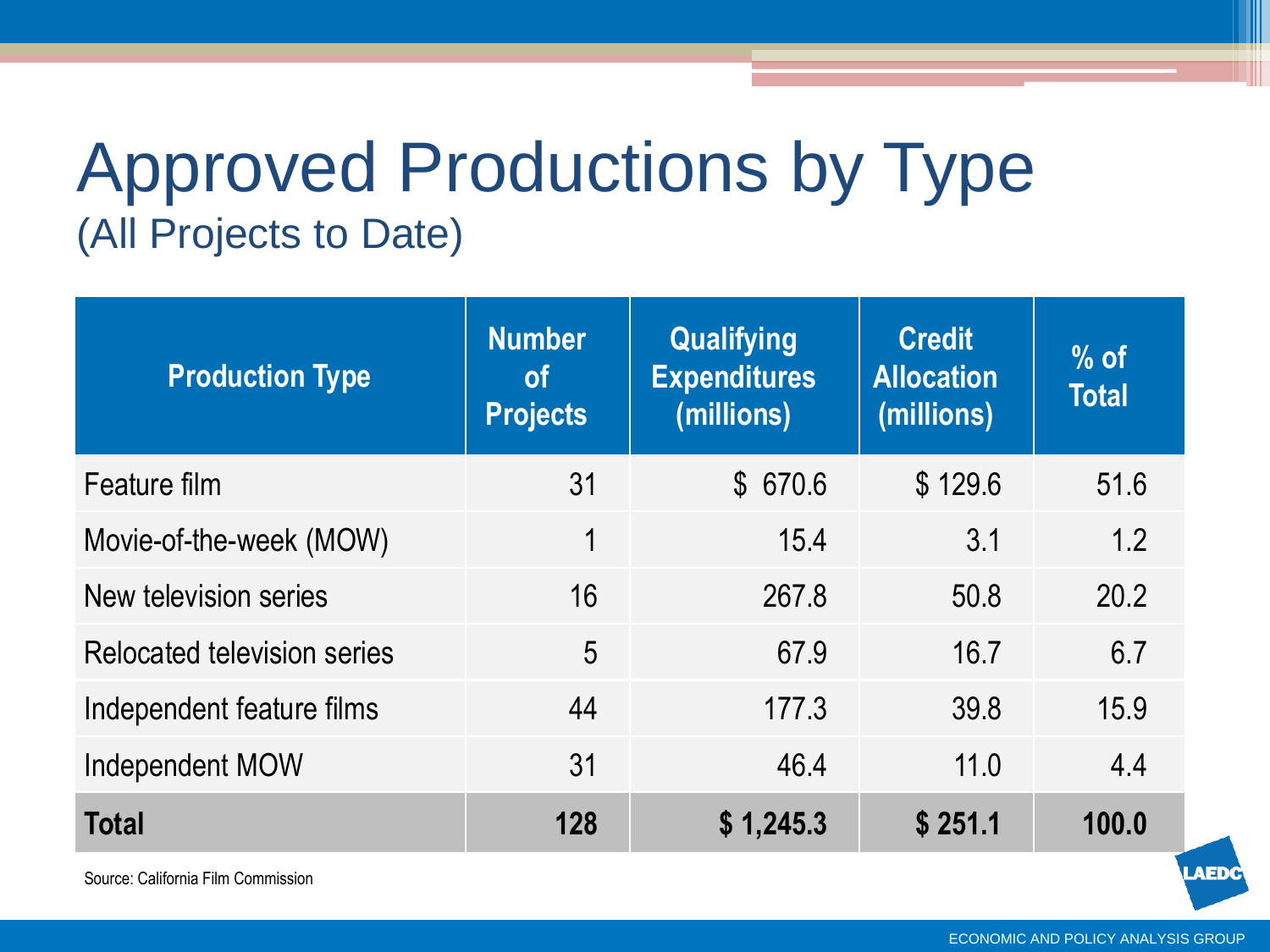### Approved Productions by CA Spend (All Projects to Date)

| <b>Qualifying Expenditures</b> | <b>Number of</b><br><b>Projects</b> | $%$ of<br><b>Total</b> | <b>Total Credit</b><br><b>Allocation</b><br>(millions) | $%$ of<br><b>Total</b> |
|--------------------------------|-------------------------------------|------------------------|--------------------------------------------------------|------------------------|
| \$0 to \$2 million             | 22                                  | 17.2                   | $\mathbb{S}$<br>-5.4                                   | 2.2                    |
| \$2 million to \$5 million     | 34                                  | 26.6                   | 12.6                                                   | 5.0                    |
| \$5 million to \$10 million    | 13                                  | 10.2                   | 14.9                                                   | 5.9                    |
| \$10 million to \$20 million   | 19                                  | 14.8                   | 34.4                                                   | 13.7                   |
| \$20 million to \$40 million   | 22                                  | 17.2                   | 70.6                                                   | 28.1                   |
| Over \$40 million              | 18                                  | 14.1                   | 113.1                                                  | 45.0                   |
| <b>Total</b>                   | 128                                 | 100.0                  | \$251.1                                                | 100.0                  |

Source: California Film Commission

**AED**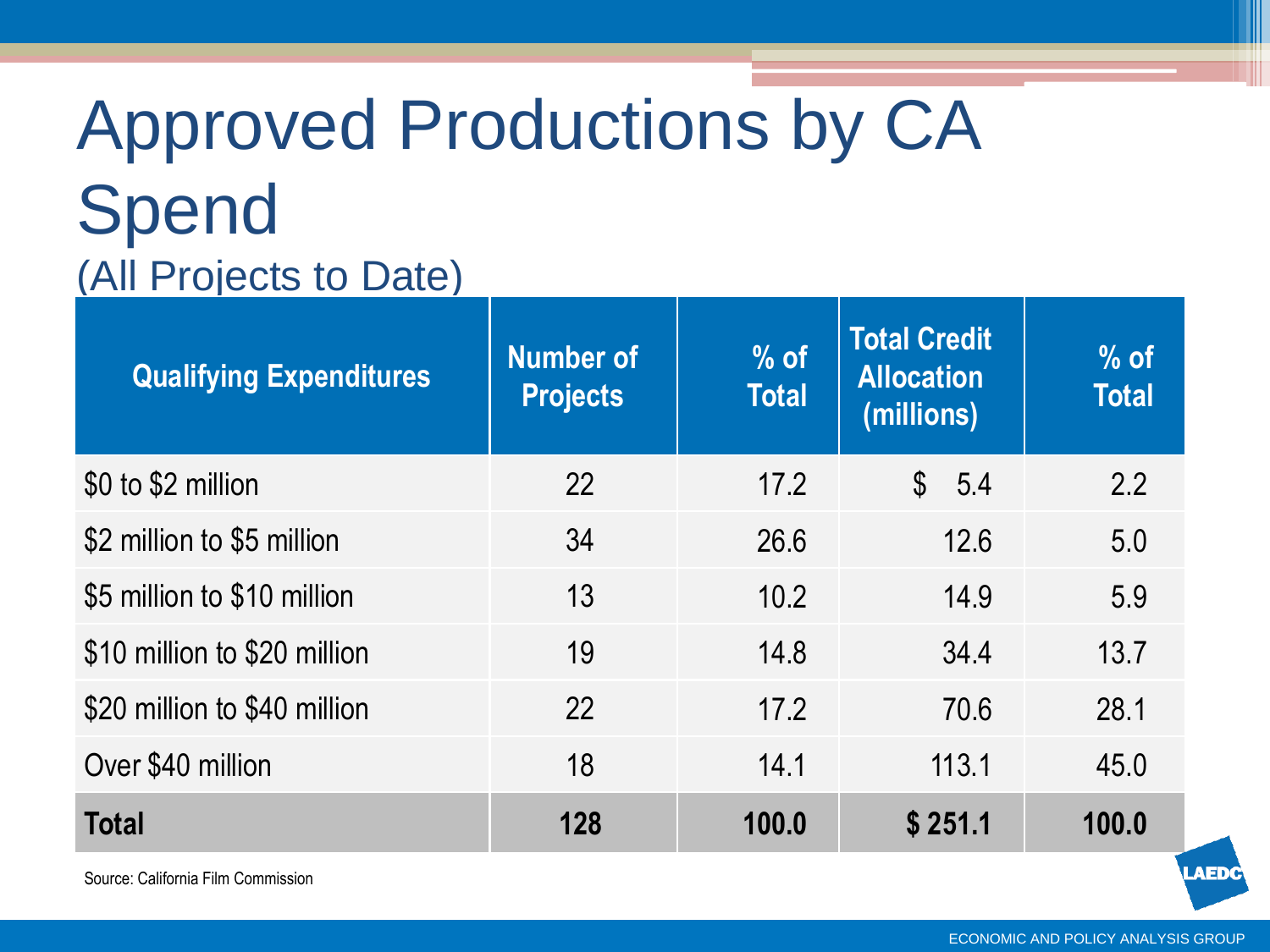### Economic Impact of Approved Productions (All Projects to Date)

| <b>Direct Impact</b>                                           |                                     |  |  |  |  |
|----------------------------------------------------------------|-------------------------------------|--|--|--|--|
| California expenditures (\$ millions)                          | \$2,247                             |  |  |  |  |
| Credit allocations (\$ millions)                               | 251                                 |  |  |  |  |
| <b>Total Economic Impact</b>                                   |                                     |  |  |  |  |
| Output (\$ millions)                                           | $\mathbb{S}$<br>4,204               |  |  |  |  |
| Employment (jobs)                                              | 25,600                              |  |  |  |  |
| Labor income (\$ millions)                                     | $\boldsymbol{\mathcal{S}}$<br>1,942 |  |  |  |  |
| State and local taxes (\$ millions)                            | $\mathfrak{L}$<br>278               |  |  |  |  |
| <b>ROI</b>                                                     | 1.11                                |  |  |  |  |
| Source: California Film Commission; Estimates by LAEDC; \$2012 |                                     |  |  |  |  |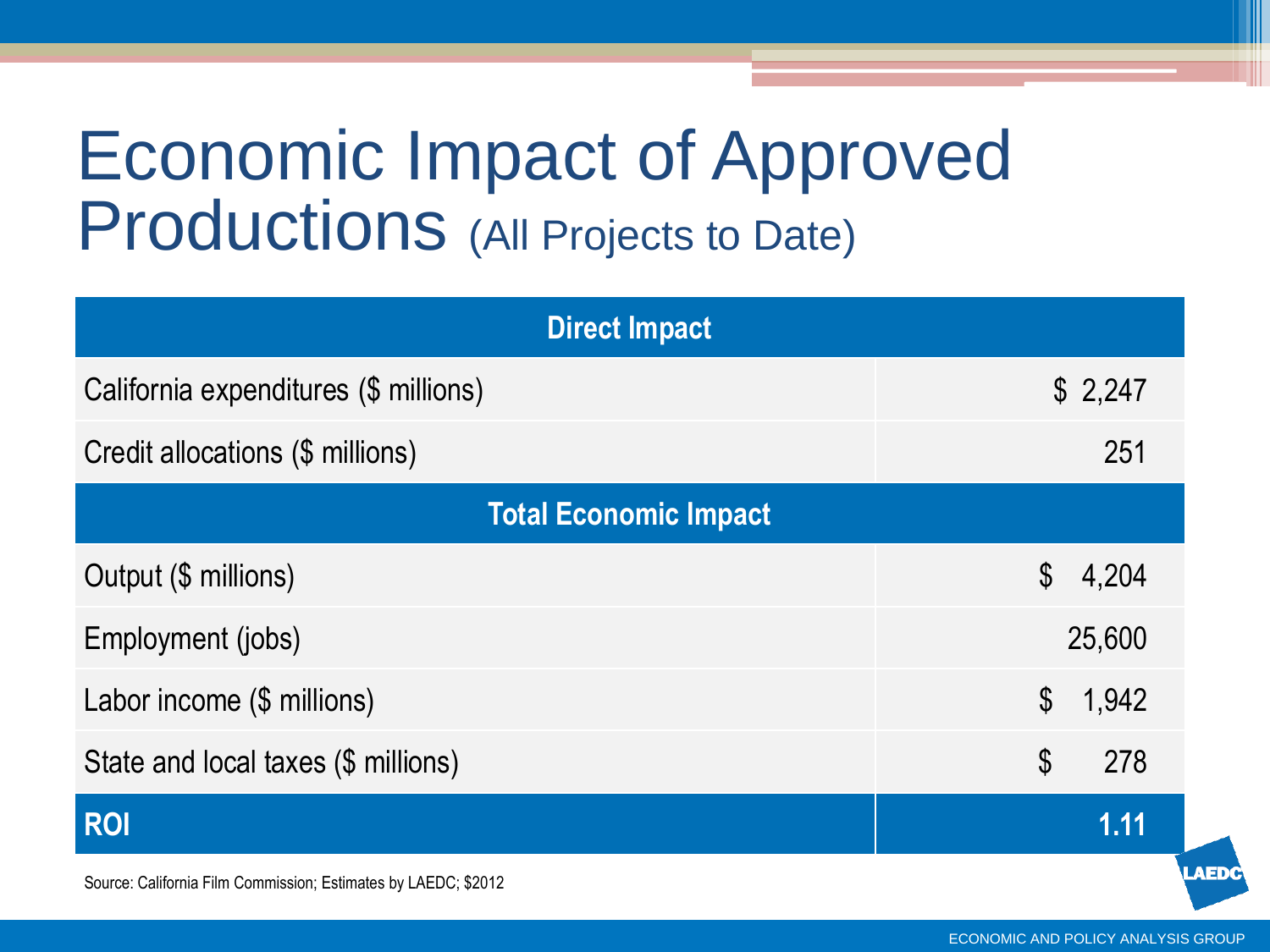# **Conclusions**

- 128 productions have received tax credit allocations
- Productions often spend more than they originally anticipate *– allocations are based on initial estimates*
- For every tax credit dollar allocated under the program to date, *at least \$1.16 in tax revenue* will be returned to state and local governments
- Additional impacts from film-related tourism may be significant

![](_page_13_Picture_5.jpeg)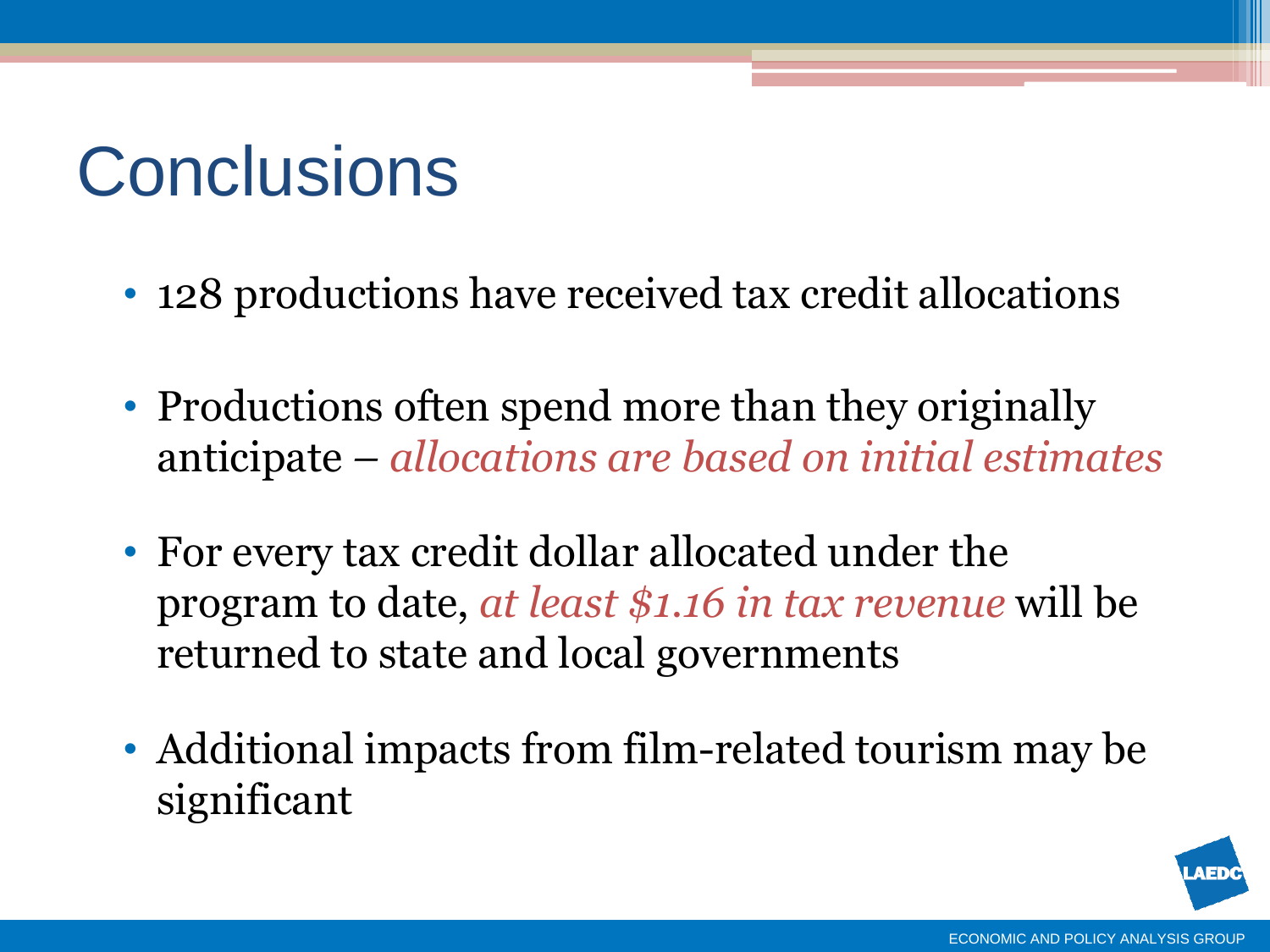### Factors to Consider

![](_page_14_Picture_1.jpeg)

- The overriding factor influencing the return is the proportion of the budget that is above-the-line – *because this is free-riding spending*
- Spending often exceeds original estimates on which the allocations are based
- Not all tax credit allocations are realized

![](_page_14_Picture_5.jpeg)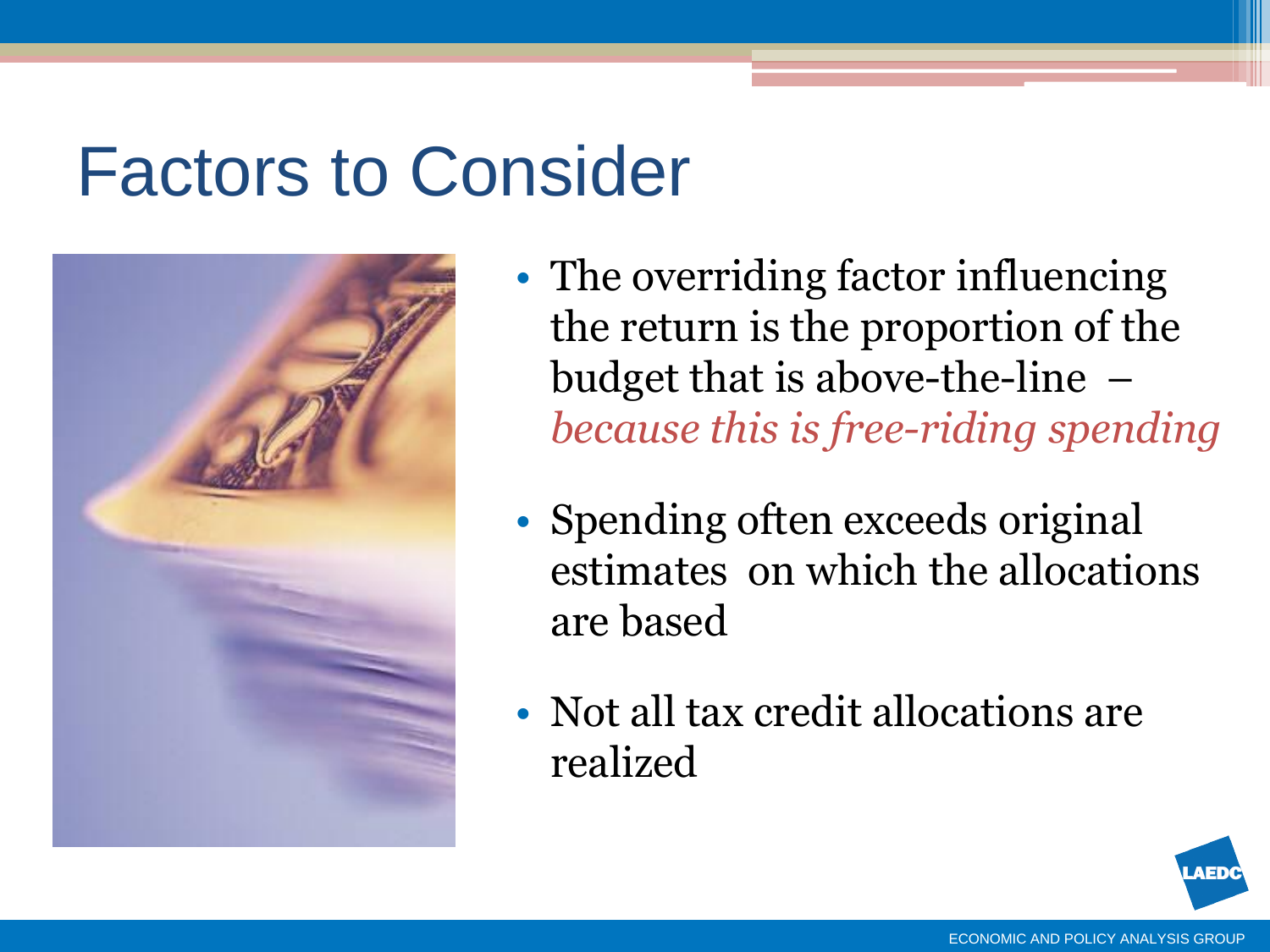# Big Budget Films

- Larger productions have larger impacts
	- If the program were to cap the credits but allow the productions to qualify, this may encourage some productions to stay in CA

![](_page_15_Picture_3.jpeg)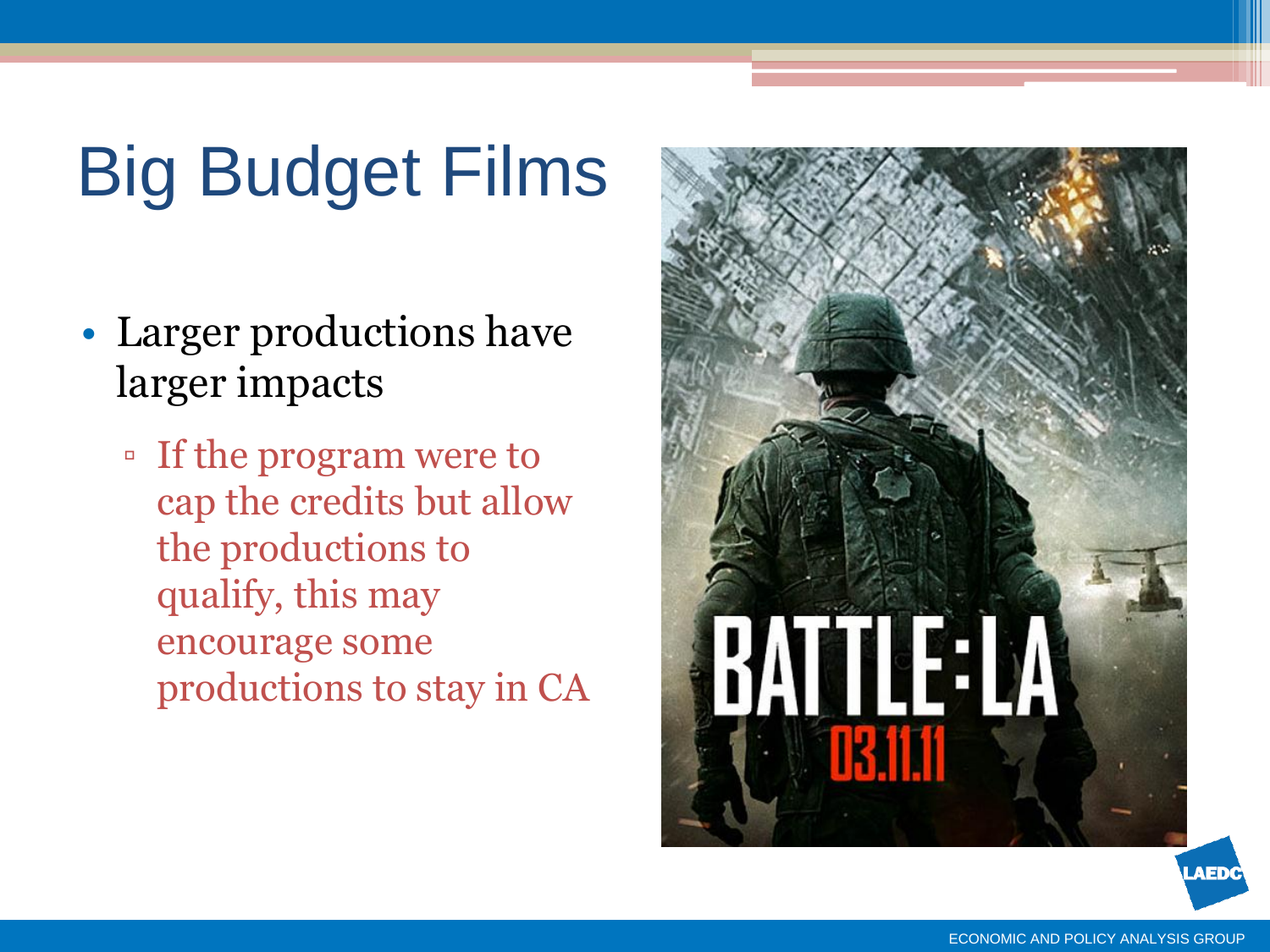# Television Series

- Many television series are longrunning
	- Local businesses will benefit over time

![](_page_16_Picture_3.jpeg)

![](_page_16_Picture_4.jpeg)